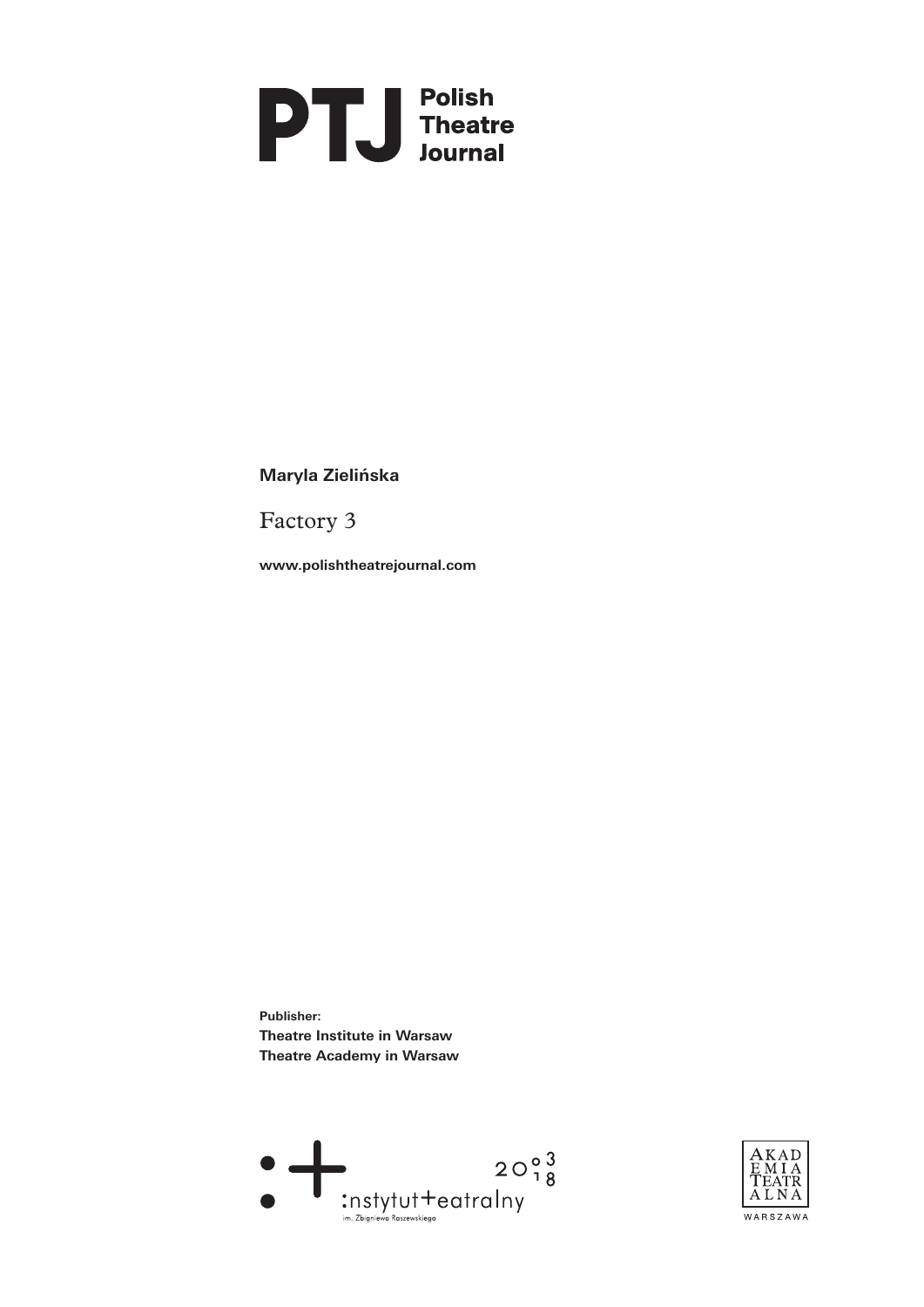## **Maryla Zielińska**

Factory 3

In 2008, at the Scena Kameralna [Chamber Stage] of the Stary Theatre in Kraków, Krystian Lupa<sup>1</sup> recreated Andy Warhol's silver Factory space. The recreation was meant to provide the cast involved in the Stary production *Factory 2* that Lupa was directing with their own private space; it was a kind of enclave assuring safety for those who were taking part in rehearsals and performances. Eight years later, the stage set was transferred to the Museum of Contemporary Art in Kraków (MOCAK), where an interactive installation, *Live Factory 2: Warhol by Lupa*<sup>2</sup> was mounted by the theatre director, based on the original set. Visitors were able to enter the maze of decor, rummage through every nook and cranny, touch things, read what artists had written on the walls, and look at their drawings and photos they had taken – and they could also make themselves comfortable on a chair or sofa and watch recorded excerpts from the production and workshops that preceded it. The installation had the power to 'suck things in', as its museum context disappeared within it. Even more important, sitting on Andy's sofa and watching an excerpt of the performance in which Andy sits on the same piece of furniture and watches us as he wait for his guests to arrive (Piotr Skiba, who is playing Warhol in this scene, awaits his fellow actors and the audience), one could hardly escape the fundamental questions: where exactly are we – and what is theatre, the palpable fiction sweeping us up, touching us with images, sounds, lights and colours? Who in here is watching whom? As we are told in one of the recordings: 'The purpose of art is to make us stop knowing'.

As I sat on the sofa, I thought that sentence would spur a good commentary to the work of director Anna Karasińska. In the five productions Karasińska has made since her debut work in 2015, the director consistently breaks the art of theatre down and asks 'What is this?'.

### 1.

Karasińska came to theatre as a so-called mature individual, at age 37, with a wealth of experience which, though diverse, had scarcely anything to do with theatre. Originally from Łódź, she pursued her entire tertiary

<sup>1</sup> *Factory 2*, dir. by Krystian Lupa, National Stary Theatre in Kraków, premiere 16 February 2008.

<sup>2</sup> *Live Factory 2: Warhol by Lupa,* MOCAK Museum of Contemporary Art in Kraków, private view: 14 March 2016.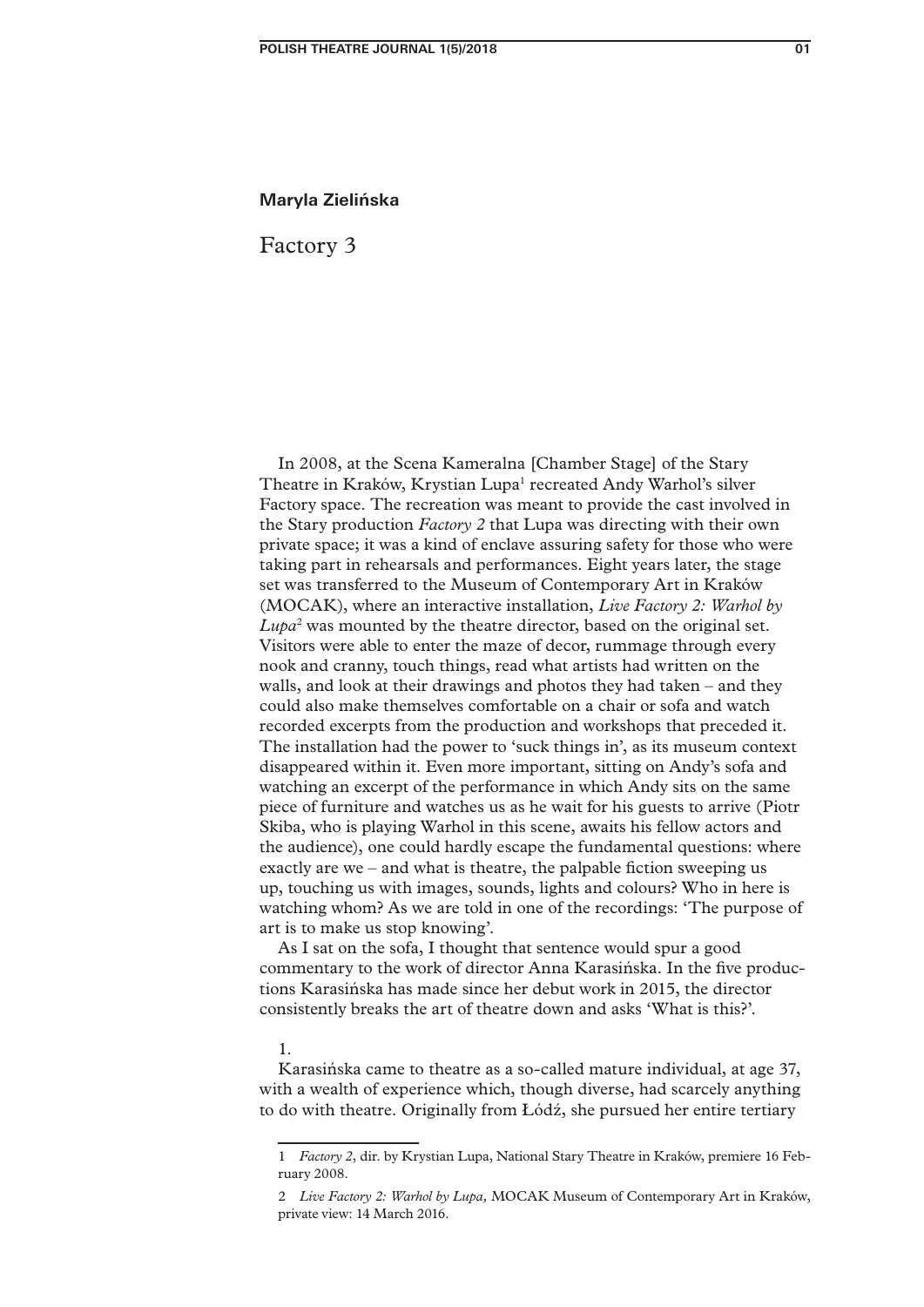education there: at the Academy of Fine Arts, she studied in the Faculty of Textile Art and Fashion Design (carpet weaving and video-art studios); at the University of Łódź, she majored in philosophy, abandoning her studies before completing her degree. Her literary work, though praised by a prospective publisher, was also set aside. She received her degree in film and television directing from another institution, the Lodz Film School. There, she completed short films,<sup>3</sup> several of which have won best film or best screenplay awards at festivals in Poland and abroad. She has collaborated with six directors on as many feature films, working as assistant director,<sup>4</sup> casting assistant,<sup>5</sup> associate director<sup>6</sup> and casting director.<sup>7</sup> One could say Karasińska came to theatre straight from the film set.

What drove her to express herself through theatre? What were her objectives and expectations? Karasińska speaks in interviews of being out of line with the film-production system which does not take kindly to lab-style work. She also mentions her quest for a place where she would be able to bring her various creative experiences together and formulate a statement on her own terms. She is certainly not looking to tell stories, create characters and emotions between them, to charm audiences with the illusion of theatre or to engage in a critique of reality. Karasińska is not interested in extant, completed literary works (though she did make use of a play<sup>8</sup> while working in film; and perhaps when she mentioned she would like to stage *Hamlet*, it wasn't meant as a joke): she writes her own pieces for the stage, and relies on actor improvisation. She clearly has a need to physically exist within the structure she herself created: she appears on stage, or else she's present in voiceover. It seems that stage and costume design are in Karasińska's work to represent and illustrate nothing, not to construct a narrative of any sort; they are there to render meanings indistinct. By offering theatre in its unadorned form, Karasińska reflects on what theatre as an event means to people taking part in it, whether as collaborating artists or audience members – and what such an event means to her. She poses a number of ontological questions. All without pomp, but with a great deal of humour, quite irreverent and very absurd.

<sup>3</sup> Karasińska was writer and director of *Fochy,* a short documentary (2005); the montage specialist and director of *Udany dzień* for TV (2006); director of *Szuler,* a workshop performance (2006); director of *No Speak Poland*, a short documentary (2006); writer and director of both *Universal Spring,* a short film (2008), and of *Obowiązki,* a short film for which she received her degree (2014). Karasińska was also montage assistant on *350 km*, a short film dir. by Jakub Piątek (2009).

<sup>4</sup> *Jestem twój,* dir. by Mariusz Grzegorzek (2009).

<sup>5</sup> *Małe stłuczki,* dir. by Aleksandra Gowin and Ireneusz Grzyb (2014).

<sup>6</sup> *Papusza*, dir. by Joanna Kos-Krauze and Krzysztof Krauze (2013); *Sąsiady*, dir. by Grzegorz Królikiewicz (2014).

<sup>7</sup> *Papusza* (see footnote 6); *Stwór,* a short film dir. by Aleksandra Gowin and Ireneusz Grzyb (2015).

<sup>8</sup> The screenplay for the short film *Udany dzień* was modelled on *Parasiten*, a play by Marius von Mayenburg. For *Jestem twój,* Karasińska and the team worked from a screenplay by director Mariusz Grzegorzek based on the play *I Am Yours* by Judith Thompson (from which the film took its title).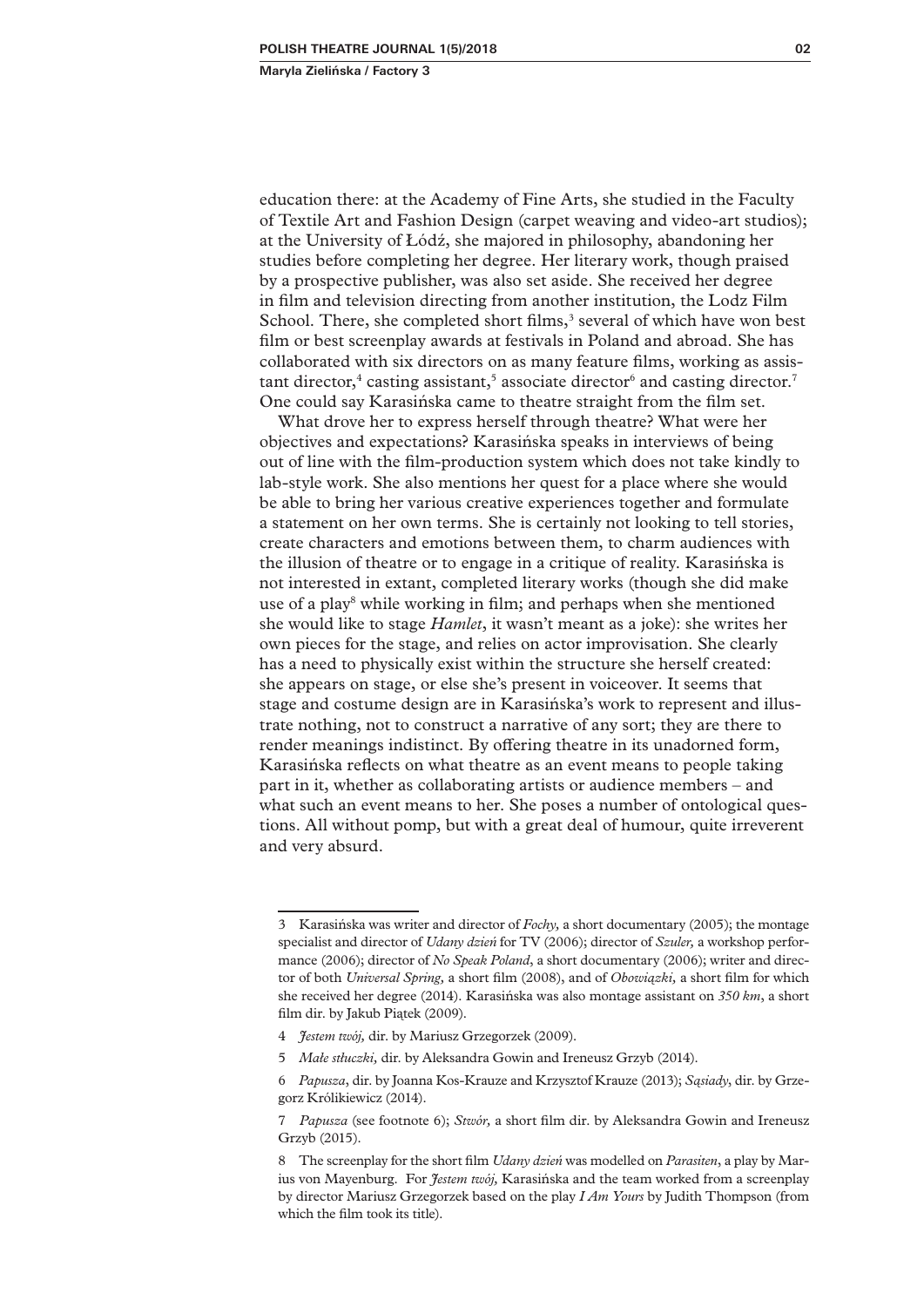2.

In the context of theatre, Karasińska's name first came up in a competition held in the 2014/2015 season by TR Warszawa, one of Warsaw's leading theatres. 'Teren TR', the name of the competition, referenced previous editions of a similar undertaking (2004, 2005) when the objective had been to attract interesting artists who weren't necessarily drama-school graduates to theatre. In doing so, the company, led by Grzegorz Jarzyna, its long-time artistic director, was seeking to tap in to new sources of energy. Karasińska made it to the final stage with a project in which she sought to 'look into the effect of strangeness, which I've been coming to grips with for a long time now'.<sup>9</sup> While at work on the project with aspiring actors, she overheard one girl in her cast exclaim: 'Wow! This is actually the bathroom these actors piss in as well. Dig that!'10 Karasińska drew on amateur actors' idea of TR Warszawa stars for the script of *Ewelina płacze* [*Ewelina's Crying*]<sup>11</sup> – and went on to cast those very stars in the production.

Audience members take their seats in an auditorium where lights remain switched on throughout, with the working lights joining spaces occupied by those watching and those performing. Four actors stand next to each other on the proscenium, dressed comfortably, as if ready for a workshop. Three are easily recognized, and not just by regular theatregoers: Adam Woronowicz, Rafał Maćkowiak and Maria Maj, popular actors who are as well known for their film and television work as their theatre performances. The girl on the far edge of the stage is an enigma, and so is her name: Ewelina Pankowska. But there is a fifth person, as well: a young woman (Karasińska) who, over the course of relaxation exercises (or what amounts to the stereotypical of such exercises), awakens Ewelina from her stupor, helps her warm up then runs off the stage. The mechanism has been set in motion by the director's touch.

The well-known actors play amateurs from across Poland, here to fill in for TR Warszawa stars – Woronowicz, Maćkowiak – who have more important things to do than take part in an 'experimental project'. The actors present their ideas of the stars. Ewelina Pankowska appears under her own name and is supposed to fill in for another well-known actor, Magdalena Cielecka. What follows is a multi-layered, extremely funny play on the identity of the theatre character, the actor – and the role, which may entail playing oneself. But what does 'oneself' really mean when applied to an actor? Is it her image in the media or her actual self? Can the two be separated? This play on identity featuring TR stars provokes waves of laughter, but jams up when it comes to Ewelina. She is neither Cielecka nor able to play her (does it follow that she is a bad actor?); she stumbles over herself, on her own naturalness, seems uninteresting to herself per se. Is it because she is unknown? She culminates the drama in a fit of tears. But this is wrong, too: that's no way to cry in

<sup>9</sup> Mike Urbaniak, 'Nie umiem zauczestniczyć', *Pan od kultury. Teatralny blog Mike'a Urbaniaka,* https://mikeurbaniak.wordpress.com/2016/11/28/nie-umiem-zauczestniczyc/, [accessed on 29 November 2016].

<sup>10</sup> Urbaniak, 'Nie umiem zauczestniczyć'.

<sup>11</sup> *Ewelina płacze,* written and directed by Anna Karasińska, dramaturgy assistant Magdalena Rydzewska, TR Warszawa, premiere 7 June 2015.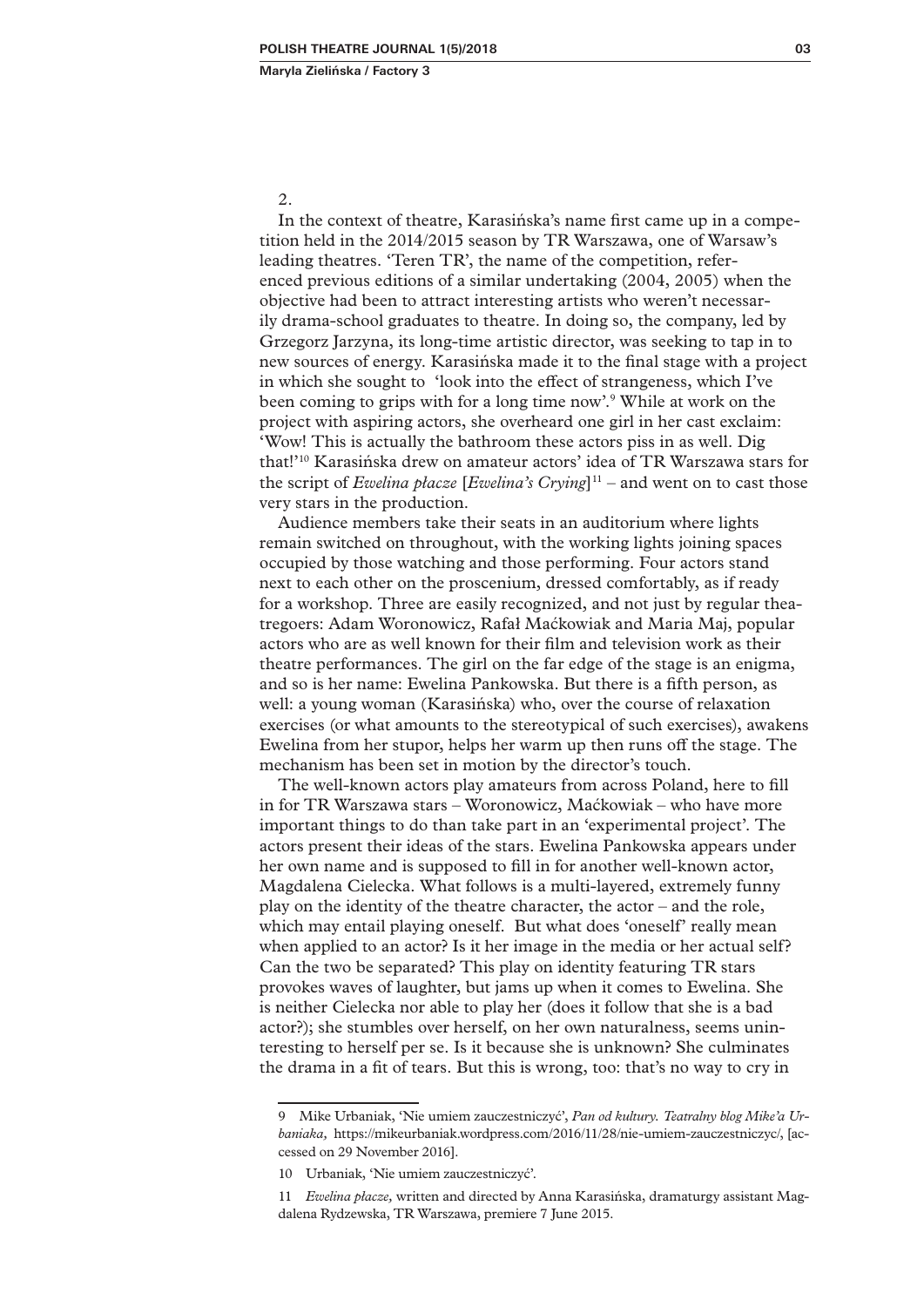the theatre. Her colleagues show her how it's done. But do they do it as characters (after all, they play small-town amateurs) or as older, more experienced actors? All four collapse on stage, exhausted, the lights go down, the actors appear for a curtain call. Only Ewelina keeps lying where she was. She needs to be dragged off the stage. But dragged off as whom? Has she experienced a personal drama while on stage? But surely she cannot experience it like this night after night! Is she an actor or an amateur? She has just graduated from drama school in Wrocław.

In her first production, Karasińska sought to identify the kind of instrument the actor becomes in the hands of the director; and the relationship she has with her character and with reality. How much oppression do such relationships entail? As she posed such questions, Karasińska also managed to offer an irreverent commentary on the project-based employment system and to let some steam out of TR Warszawa's haughty media image.

Karasińska worked on her next production in an aura of expectation among theatre circles: would she pull it off again, or would her luck run dry, letting the cat out of the bag – the 'cat' in this case being that the director really had nothing to say? Karasińska took this atmosphere surrounding the production as her theme, calling it *Drugi spektakl* [*The Second Performance*<sup>12</sup> and... focusing on her audience. On stage, actors seated in a row of chairs face the audience, performing short acting exercises on the theme of behaviour among typical theatregoers. Their subject matter is given by the director, who features in the performance in voiceover. From the actors' point of view, there is... a second performance taking place in the audience. The situation has the flavour of cabaret or drama-school exercises. But the production has a further part: the voice introduces it as 'the advanced option: how to express your needs' – then falls silent. One after the next, the cast take a seat among the audience and talk about what they would like to see on stage. It's a festival of actor requests, from 'I'd like to see something on the theme of mother' to 'play the here and now'. An actor / audience member who wants to 'feel something' causes problems and wrecks the performance. She doesn't feel anything; she doesn't even know what she is supposed to feel.

What is the purpose of theatre? Karasińska seems to ask. Why do people continue to be drawn to it, though they often find it boring and tiresome? Is theatre really supposed to trigger feelings and sensations in the audience mediated by a third party, the actor? And what would those sensations be entertainment, or catharsis?

As I mentioned above, Karasińska practices theatre in its unadorned form, which meant she didn't need to restrain herself in any particular way when accepting the invitation to participate in the Mikroteatr [Micro-theatre] project devised by members of Komuna // Warszawa, a leading Warsaw independent theatre. Tomasz Plata, one member of the collective, envisaged the project as a directors' exercise in self-limitation. A production had to be no longer than sixteen minutes, the cast no larger than four. Directors were provided two microphones, four stage lights, a video projector and any prop that would fit into an airline-cabin

<sup>12</sup> *Drugi spektakl*, written and directed by Anna Karasińska, dramaturgy assistant Ewelina Pankowska, Polski Theatre in Poznań, premiere 13 May 2016.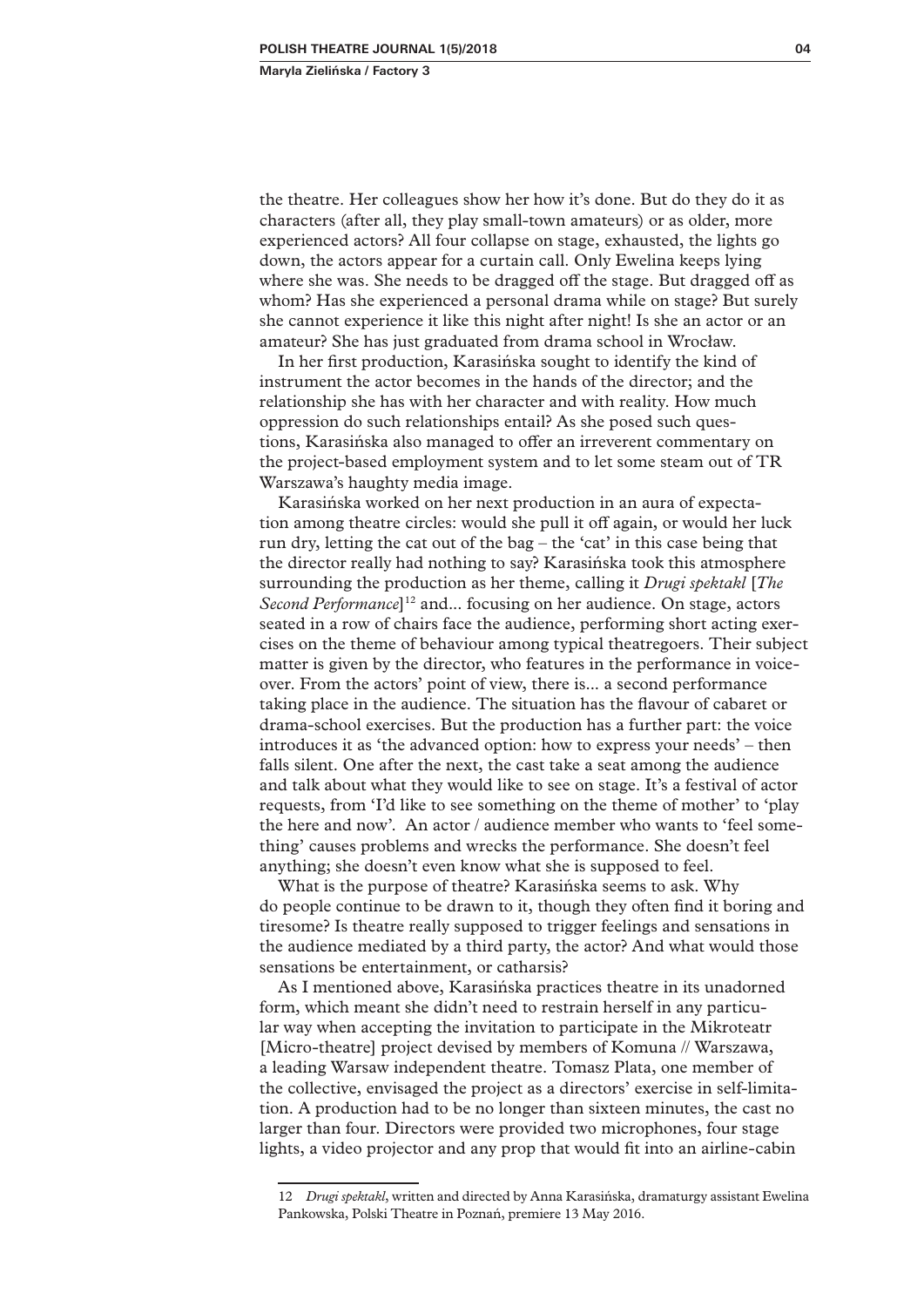bag. The budget of up to 1,200 zlotys [300 euro] was a further limitation. Only the choice of subject matter was unrestricted.

Karasińska presented *Urodziny* [*Birthday*],<sup>13</sup> a seemingly self-referential miniature. 'For me, working in theatre is a bit like having a party, when I have guests over. For now, I'm very excited to be able to present something, to have people come and experience something, to be able to script someone else's experience. This helps me grow'.14 Karasińska stands still in the middle of the stage (blacked-out at first, then lit by the spot lamps), while her monologue is heard in voiceover. She introduces herself, tells the audience why she's here and how it makes her feel. Because she isn't comfortable, she comes up with the idea of her own birthday, where only well-wishing family members (the audience, that is) would be invited. This does not help, and terror mounts, culminating in darkness and thunder. A girl appears on the empty stage, incessantly combing her long black hair with a silver-tinted brush. A boy in a white T-shirt comes on, too: he is dripping wet, having just fallen into a waterfall (the one Karasińska imagines in the first part of the performance?). The pair make themselves comfortable in imaginary armchairs and embark on a rather absurd dialogue – the situation is far from clear. Is the actor on stage by her own volition, or is she there because this is what the director wished and imagined, having fled the stage herself in a panic?

Karasińska's involvement with micro-theatre and self-theatre (one characteristic of the latter, according to critic Joanna Krakowska, is that it's 'capable of embarking on a critique of itself'15) has put her in great demand: since her first production, *Ewelina's Crying*, she has been receiving invitations to mainstream theatres and to festivals in Poland and abroad. Her subsequent productions in 2017 premiered again at TR Warszawa and at the Stary Theatre in Kraków. The former, *Fantazja* [*The Fantasia*]16 is a boldly devised exercise of the imagination – or rather, the imaginations of all those who are there in the auditorium – but is also, in a way, a piece of music. Six actors enter an empty stage, surrounded on three sides by a curtain, stand side by side in a straight line, wearing comfortable 'work' clothes. A voiceover says:

The performance you are about to see will now come into being, live. Except for several fragments to which we've grown attached during rehearsals, the actors haven't been assigned their parts. I respond to events on stage and read aloud the course the performance will take. For that reason, there's no such thing as a single, perfect course of events. I'm the director of this production and I think it's important

<sup>13</sup> *Urodziny,* devised and staged by Anna Karasińska, Komuna// Warszawa, premiered 12 November 2016.

<sup>14</sup> 'Jak na polskie kino jestem za bardzo pojechana', Anna Karasińska in conversation with Przemysław Gdula, *Gazeta Wyborcza Trójmiasto* (online edition), 28 June 2016, http://trojmiasto.wyborcza.pl/trojmiasto/1,35611,20314873,anna-karasinska-jak-na-polskie-kino-jestem-za-bardzo-pojechana.html [accessed on 29 January 2018].

<sup>15</sup> Joanna Krakowska, 'Auto-teatr w czasach post-prawdy', *Dwutygodnik* 195, www.dwutygodnik.com/artykul/6756-auto-teatr-w-czasach-post-prawdy.html *[accessed on 29 January 2018]*

<sup>16</sup> *Fantazja,* written and directed by Anna Karasińska, dramaturgy by Magdalena Rydzewska and Jacek Telenga, TR Warszawa, premiered 9 April 2017.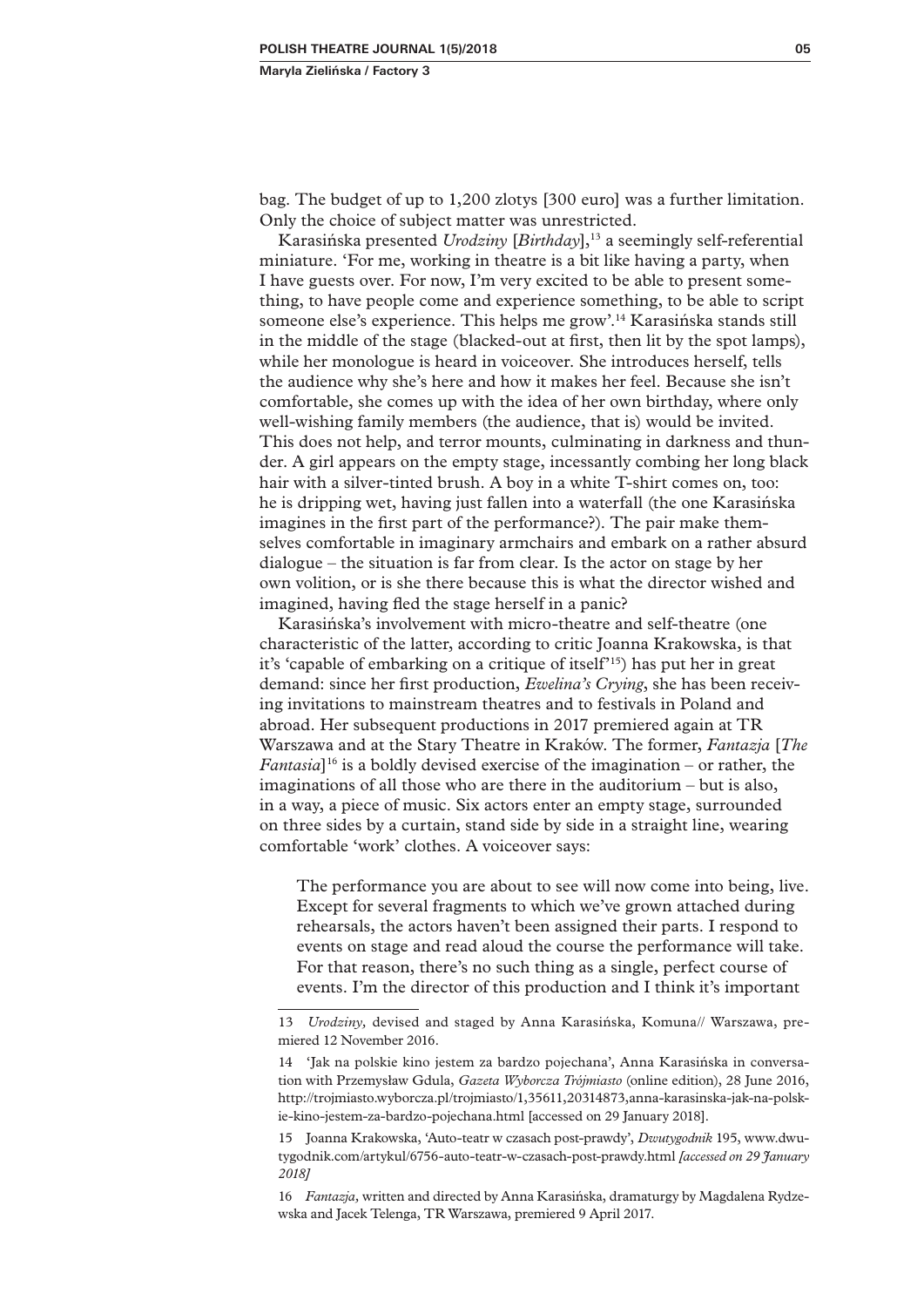to say I'm not running a tape here: I'm physically present in this room, and I'm currently sitting in the balcony. This is something you cannot see, but you can imagine it: I'm very small in this large room and my desk lamp is small, too. Because I'm live as well, it's possible I'll laugh, or make a mistake, or I'll be at a loss about what to do next. I'd also like to say – in my own name, and in the name of the actors and all the other people who appeared here on stage – that we are very happy to be with you today.

The first task for an actor follows: 'Dobromir will play a white bear now.' Actors appear under their own names, so Dobromir Dymecki takes a step forward and begins to play his role – which, in this production, means he does not imitate anything: he stands, makes slight movements or keeps still, changes his facial expression so that embarrassment is more pronounced in his face than the effort of acting. The director has taken his lines away. And so it continues until the end: the actors reconfigure on stage, the voiceover assigns tasks in a throwaway manner, the tasks repeat themselves and, as previously announced by the director, the rhythm is 'disturbed' (actors speak, they 'play something'). The tasks assigned by Karasińska are a tour de force of abstract thinking, and demonstrate how keenly she observes reality. As the performance comes to an end, Karasińska leaves the actors free to 'play what they want'. They stand motionless, silent, their arms dropped – after a moment, they walk off the stage.

Does the work of the imagination have to be seen? Should it not be transferred to the audience? The latter group are left with the question: what is theatre? Would the actors' imaginations (and those of the audience) be set in motion without the voice – that is, without words? The director still needs the actor on stage, but are her voice and movement needed, as well? Karasińska plays on imagination, but also on being live: theatre is what happens here and now. We are well aware of this, but Karasińska's theatre approaches these obvious contentions in a manner so peculiar that we are left empty-handed and knowledge-free.

Karasińska's first production with the Stary Theatre in Kraków happened to coincide with the end of the tenure of artistic director Jan Klata (one of Poland's most sought-after directors). Karasińska's production was staged in a climate set by the deplorable way in which the Ministry of Culture and National Heritage set about choosing Klata's successor. Not only did Klata lose the competition organised by the Ministry – humiliatingly to him and his ensemble, he lost it to the least known and least experienced person on the candidate list. As interviews for the position were being held, and the results announced (sparking vehement protest from the Stary ensemble), Klata was in rehearsals for his production of *Wesele* [*The Wedding*] the great Polish drama by Stanisław Wyspiański from 1901. That was the atmosphere Karasińska worked in: her own production acquired a new context, and new expectations arose around it as critics and audiences began to hope she would speak out about what was happening at the theatre – and in Poland, whose nationalist, rightist government had been in power by then for eighteen months. Given that Karasińska's is an acrtitical theatre, she did an about-turn and avoided 'taking a stand' by changing both the title and the rationale of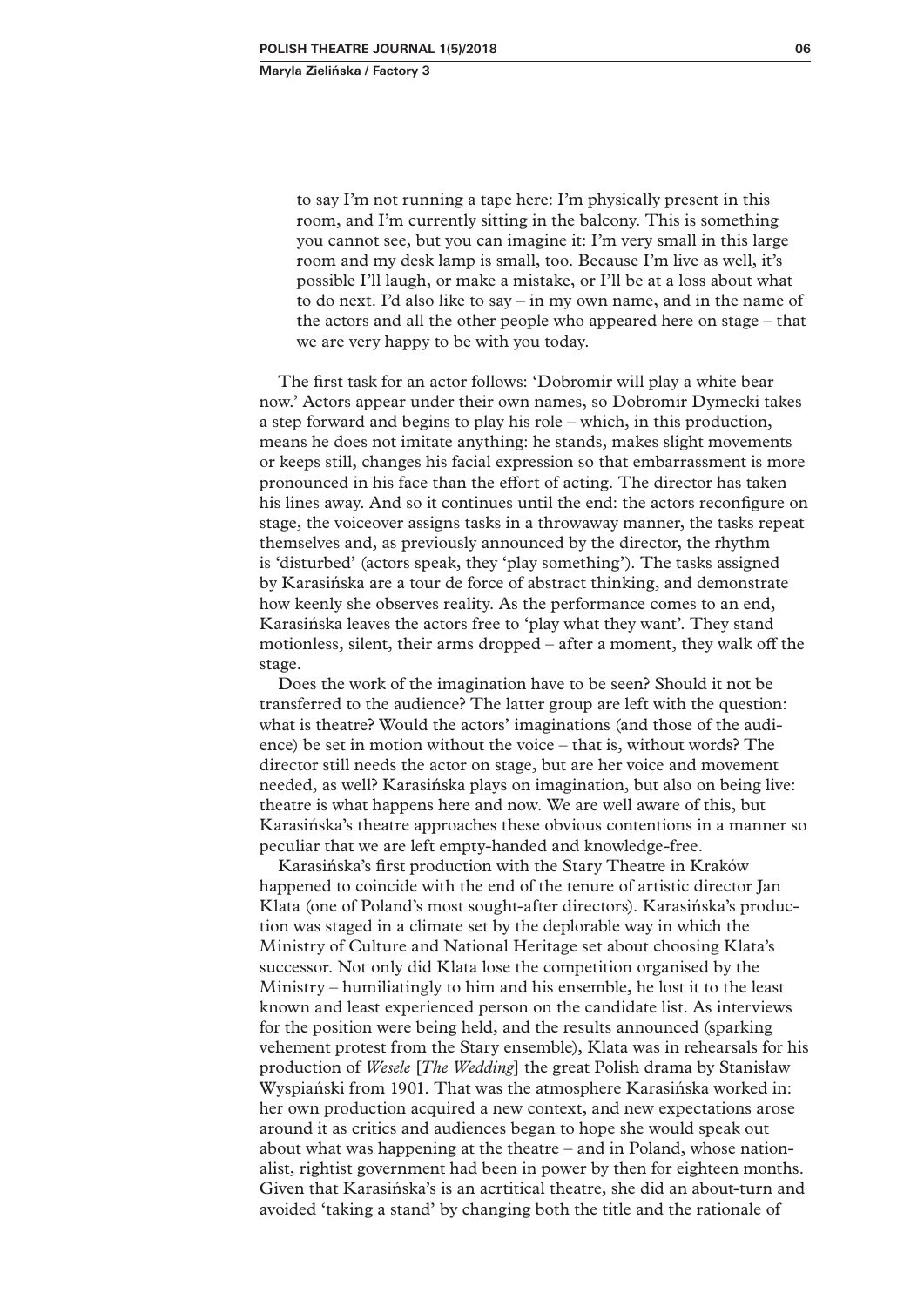her undertaking. In place of the previously announced *Poradnik na czas nieporządku* [*Self-help for a Time of Disorder*],17 she came up with *Wszystko zmyślone* [*All Imaginary*].18 'This production' (as it's incessantly referred to in the script) is a stream of actor fantasies triggered by the director's voice; a record of staring – at the world and within oneself; a flow of impressions heading towards the one and only certainty: death. The eschatological tone drowns the laughter of audience members who recognise the stream of absurd words and actions as a familiar thing. The audience joins the cast in an effort to construct 'this production' within themselves – after all, nothing much happens on stage. Karasińska examines the strength of theatre as a community, but does so without an ounce of pomp. She prefers simplicity and laughter to pathos and emotional excess. She is a practicing Buddhist, and perhaps something of that permeates her theatre practice.

#### 3.

The experiments Karasińska has undertaken are part of a broader phenomenon in contemporary Polish theatre which gauges how much theatre, as it were, there needs to or should be in theatre for it to still go by that name. Just as the 'patricide' generation that came of age in newly democratic Poland (including renowned directors Grzegorz Jarzyna and Krzysztof Warlikowski; their 'father' being the legendary director Krystian Lupa) ostentatiously unburdened the artist of her duty to her homeland, so Karasińska and her contemporaries repeat the same gesture with reference to critical theatre and monumental theatre (which, with time, came to include the 'patricides'). The theatre practised by Karasińska is like a virus: let into mainstream theatres, it exposes the mechanisms of institutional theatre and its daily routine, endeavouring to operate on its own terms. Her reconnaissance forays wield a battle-like force. Karasińska seems to have stayed true to the declaration she made before her debut: 'We are dismantling theatre as a situation in order to enter into a close relationship with our audience and with ourselves. Our work has often caused everything to go topsy-turvy, enabling us to get a taste of the freedom that entails. We hope our audiences can get a taste of this freedom too'.19

How long will it be before managing directors of theatres run out of patience? It's often said that Karasińska keeps doing the same thing over and over again, that it must be only practice towards something more ambitious…. Perhaps, however, as she breaks theatre down into its constituent parts, she only wants to say that 'the purpose of art is to make us stop knowing'?

*Translated by Joanna Błachnio* 

<sup>17</sup> This may have been the idea of staging a cleaning self-help book or manual. Karasińska had that in mind in Poznań, but changed direction after a visit to the stage. See Urbaniak, 'Nie umiem zauczestniczyć'.

<sup>18</sup> *Wszystko zmyślone,* written and directed by Anna Karasińska, dramaturgy assistant Magdalena Rydzewska, National Stary Theatre in Kraków, premiered 23 June 2017.

<sup>19</sup> http://trwarszawa.pl/spektakle/ewelina-placze/ [accessed on 29 January 2018].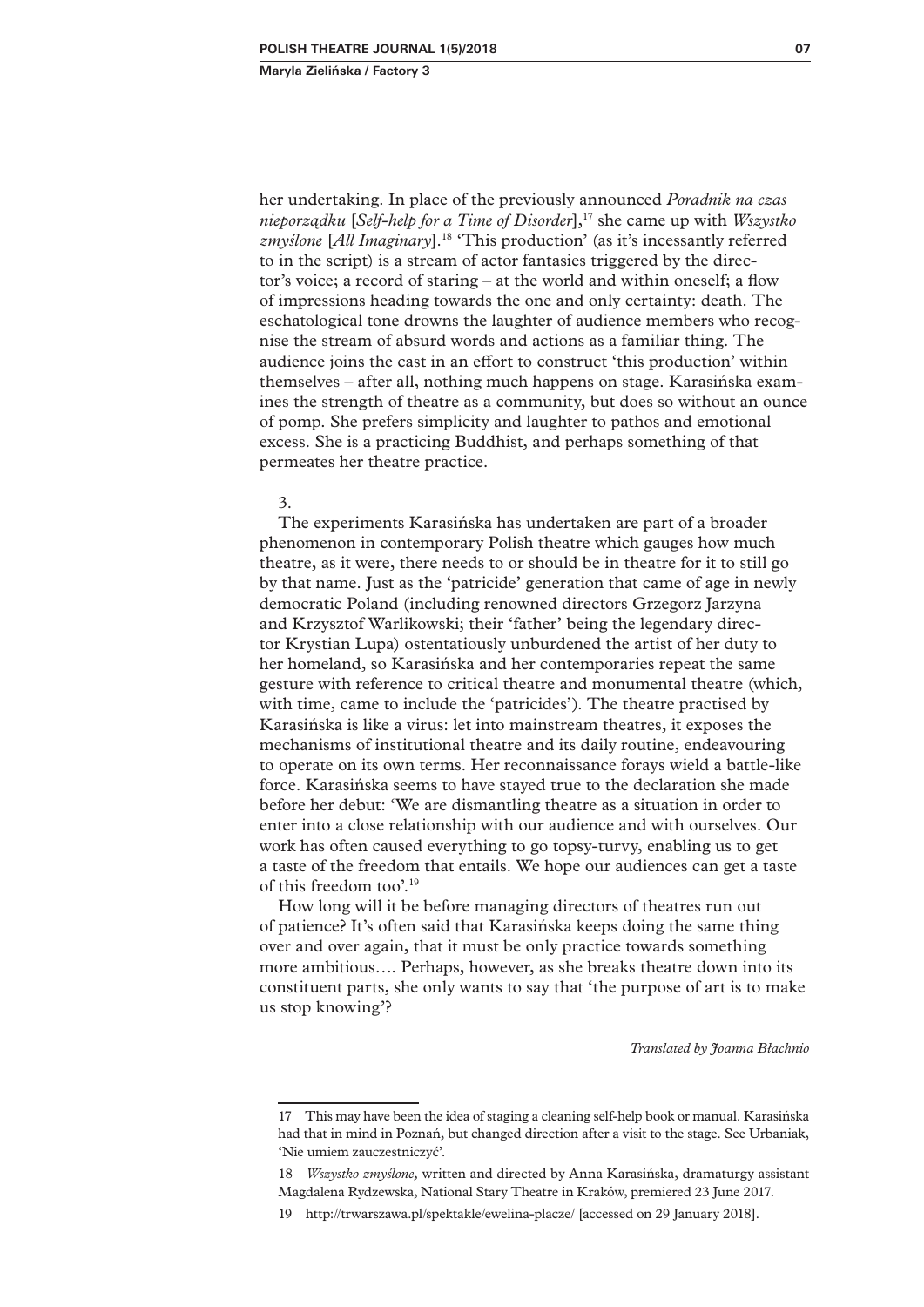### **WORKS CITED**

Urbaniak, Mike, 'Nie umiem zauczestniczyć', *Pan od kultury. Teatralny blog Mike'a Urbaniaka,* https://mikeurbaniak.wordpress. com/2016/11/28/nie-umiem-zauczestniczyc/ [accessed on 29 November 2016]

'Jak na polskie kino jestem za bardzo pojechana', Anna

Karasińska in conversation with Przemysław Gdula, *Gazeta Wyborcza Trójmiasto* (online edition), 28 June 2016, http://trojmiasto.wyborcza. pl/trojmiasto/1,35611,20314873,anna-karasinska-jak-na-polskie-kino-jestem-za-bardzo-pojechana.html [accessed on 29 January 2018]

Krakowska, Joanna, 'Auto-teatr w czasach post-prawdy', *Dwutygodnik*  195, www.dwutygodnik.com/artykul/6756-auto-teatr-w-czasach-postprawdy.html [accessed on 29 January 2018]

# **PERFORMANCES**

- *Ewelina płacze,* written and directed by Anna Karasińska, dramaturgy assistant Magdalena Rydzewska, TR Warszawa, premiere 7 June 2015
- *Drugi spektakl*, written and directed by Anna Karasińska, dramaturgy assistant Ewelina Pankowska, Polski Theatre in Poznań, premiere 13 May 2016
- *Urodziny,* devised and staged by Anna Karasińska, Komuna// Warszawa, premiered 12 November 2016
- *Fantazja,* written and directed by Anna Karasińska, dramaturgy by Magdalena Rydzewska and Jacek Telenga, TR Warszawa, premiere 9 April 2017
- *Wszystko zmyślone,* written and directed by Anna Karasińska, dramaturgy assistant Magdalena Rydzewska, National Stary Theatre in Kraków, premiere 23 June 2017